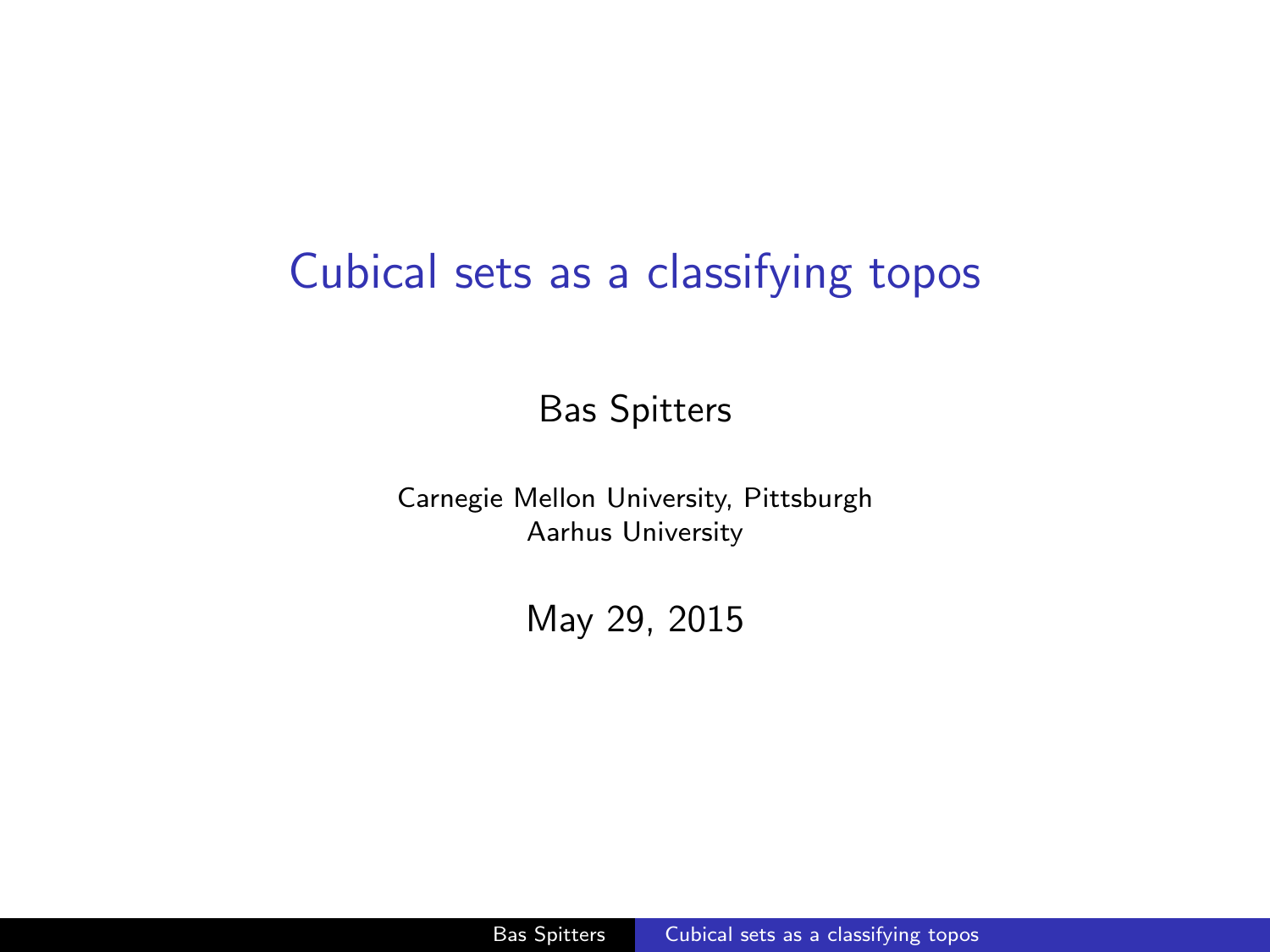# **Homotopy**<br>Type Theory

Univalent Foundations of Mathematics

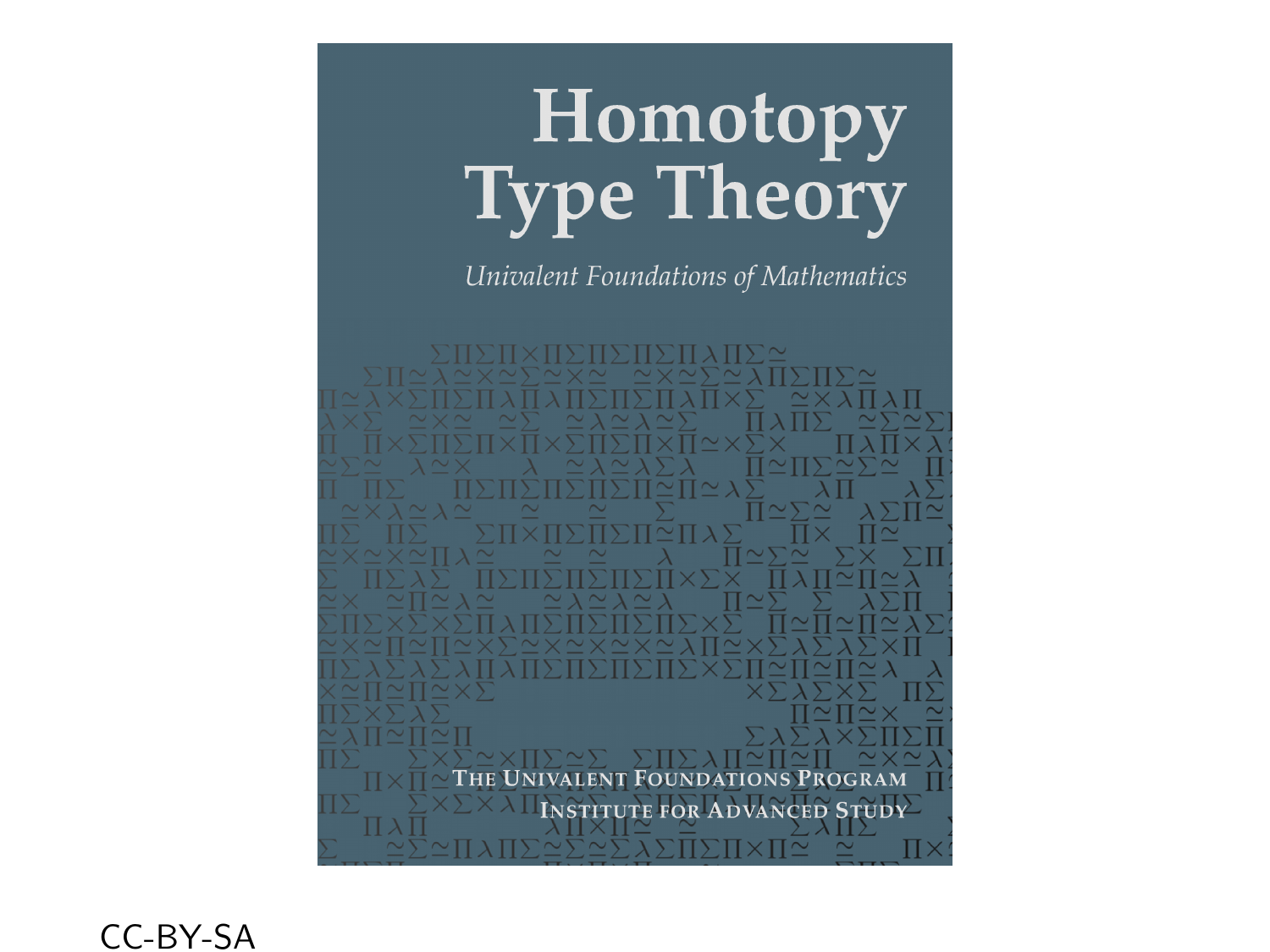## Homotopy type theory

Towards a new practical foundation for mathematics. Closer to mathematical practice, inherent treatment of equivalences.

Towards a new design of proof assistants: Proof assistant with a clear denotational semantics, guiding the addition of new features.

Concise computer proofs. (deBruijn factor  $< 1$ !).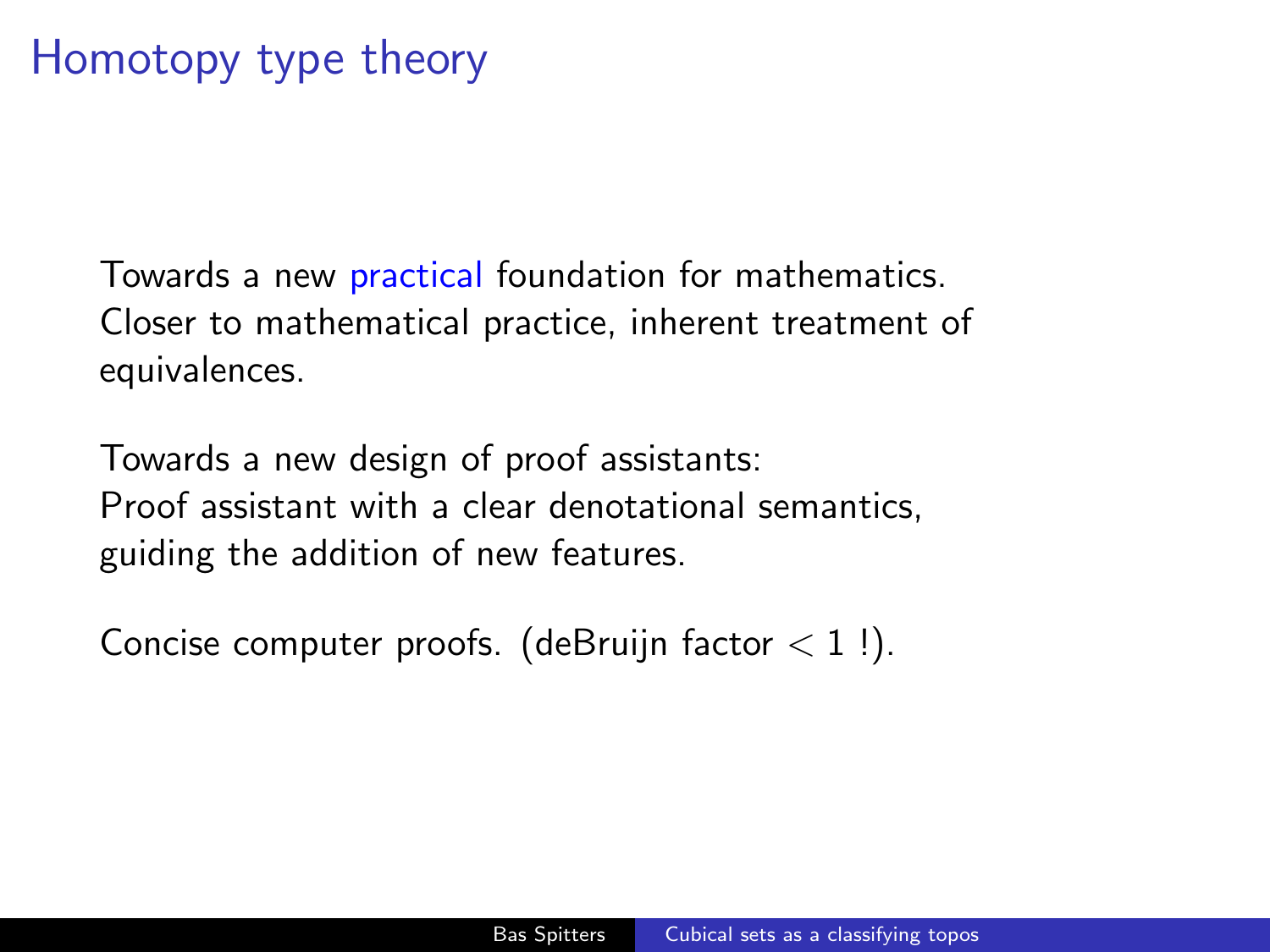Univalence modeled in Kan fibrations of simplicial sets. Simplicial sets are a standard example of a classifying topos.

The topos of simplicial sets models ETT. Kan fibrations are build on top of this. Voevodsky's HTS provides both fibrant and non-fibrant types.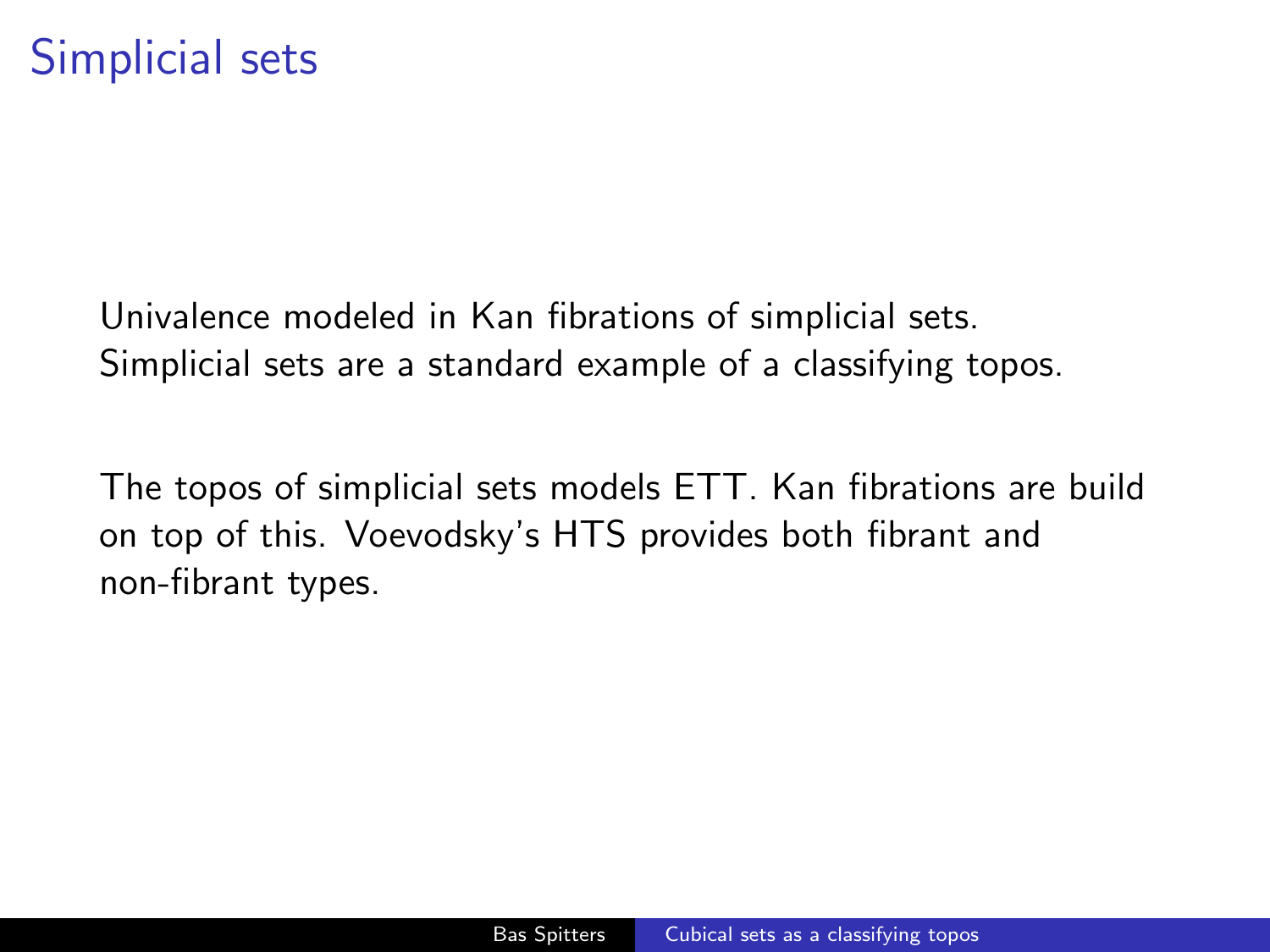## Simplicial sets

Simplex category ∆: finite ordinals and monotone maps Simplicial sets  $\hat{\Delta}$ .



Roughly: points, equalities, equalities between equalities, ...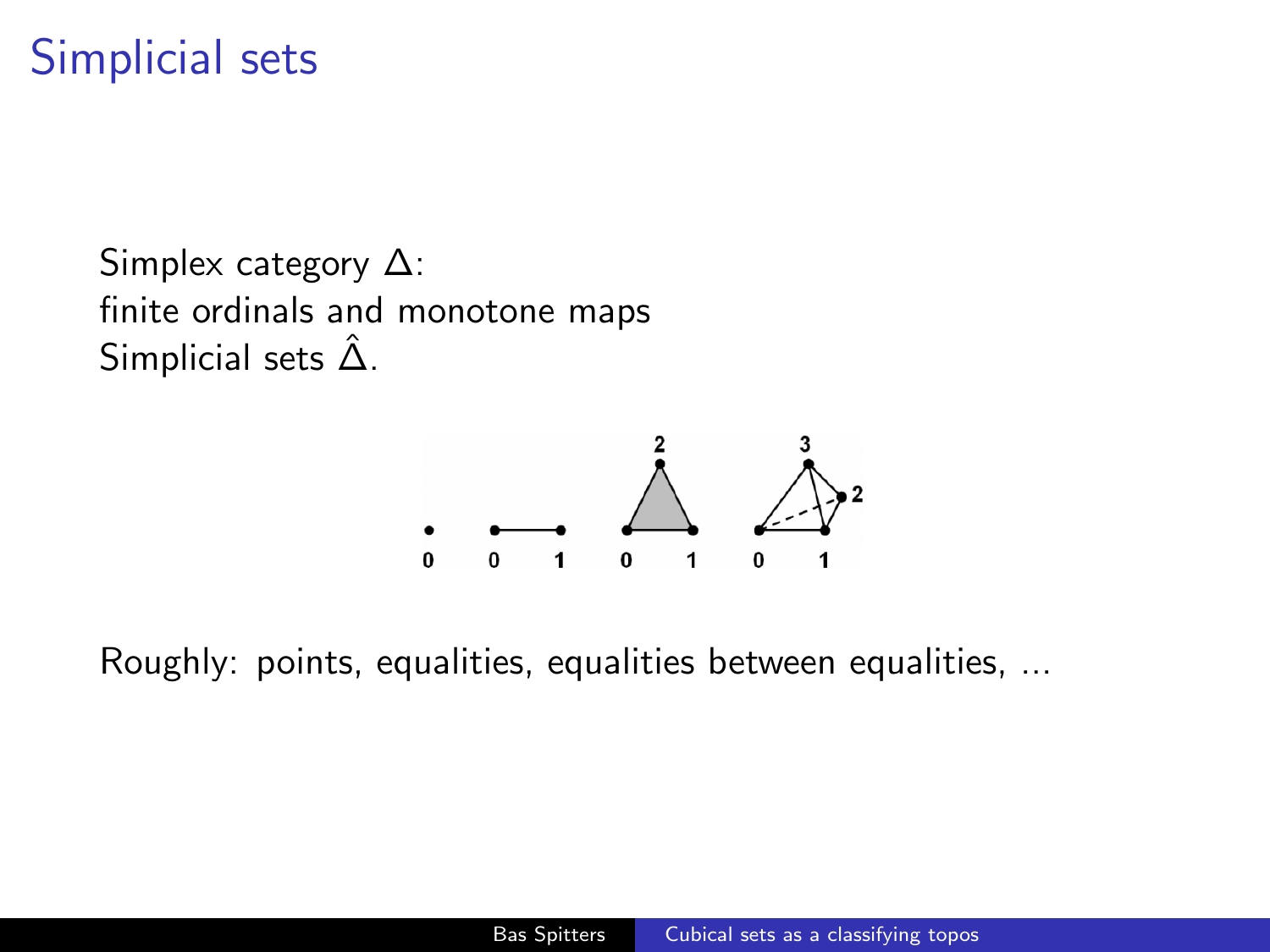## Cubical sets

Problem: computational interpretation of univalence and higher inductive types. Solution (Coquand et al): Cubical sets Cubical sets with connections, diagnonals, . . . What does this classify?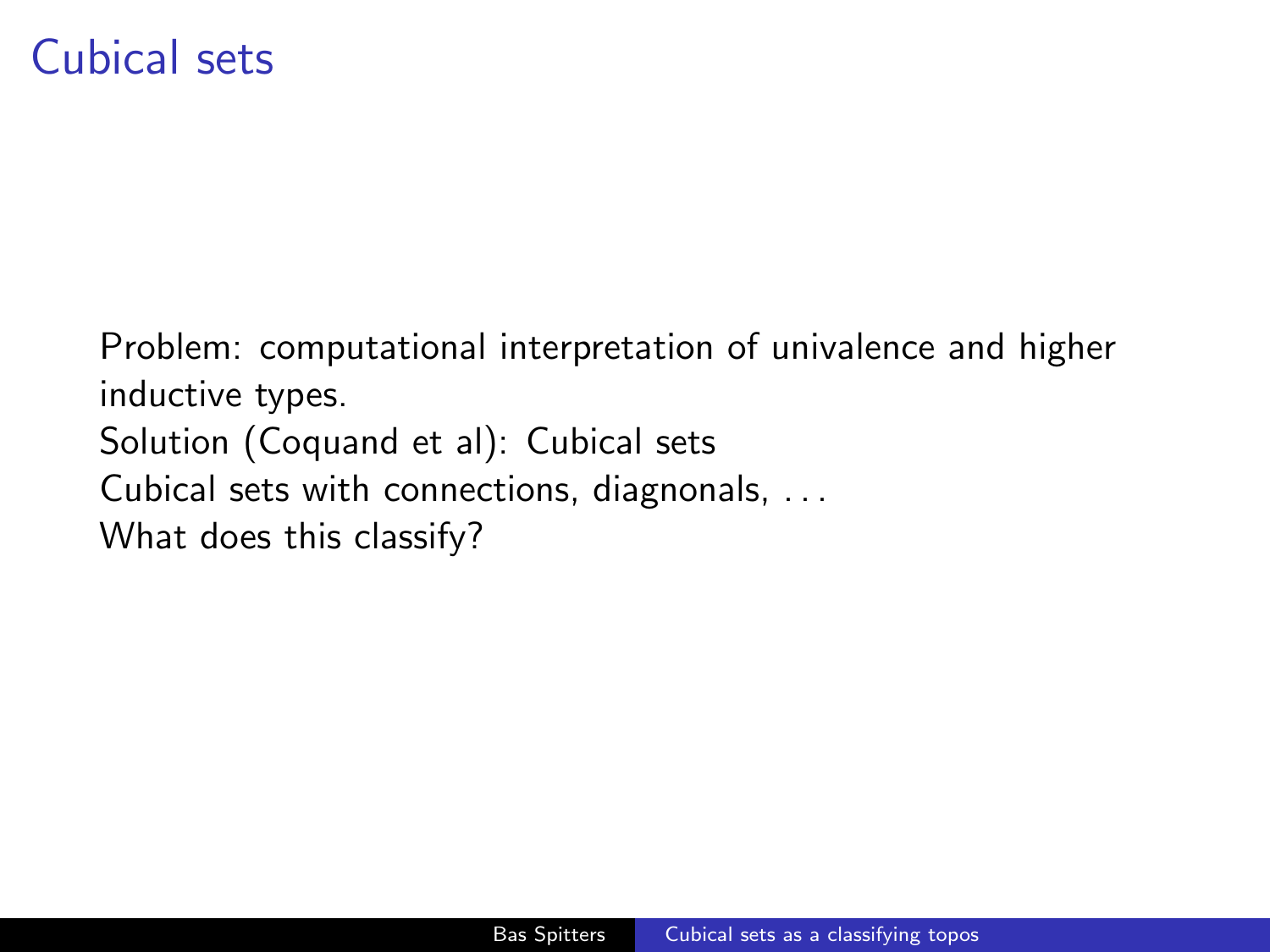### Cubical sets

points, lines, cubes, ...  $Fin=$  finite sets with all maps Let  $T$  be the monad on Fin that adds two elements  $0, 1$ . Cubes =  $Fin<sub>T</sub>$ . Cubes with diagonals.

Interpretation: Finite sets (dimensions) Operations: face maps (e.g. left, right end point)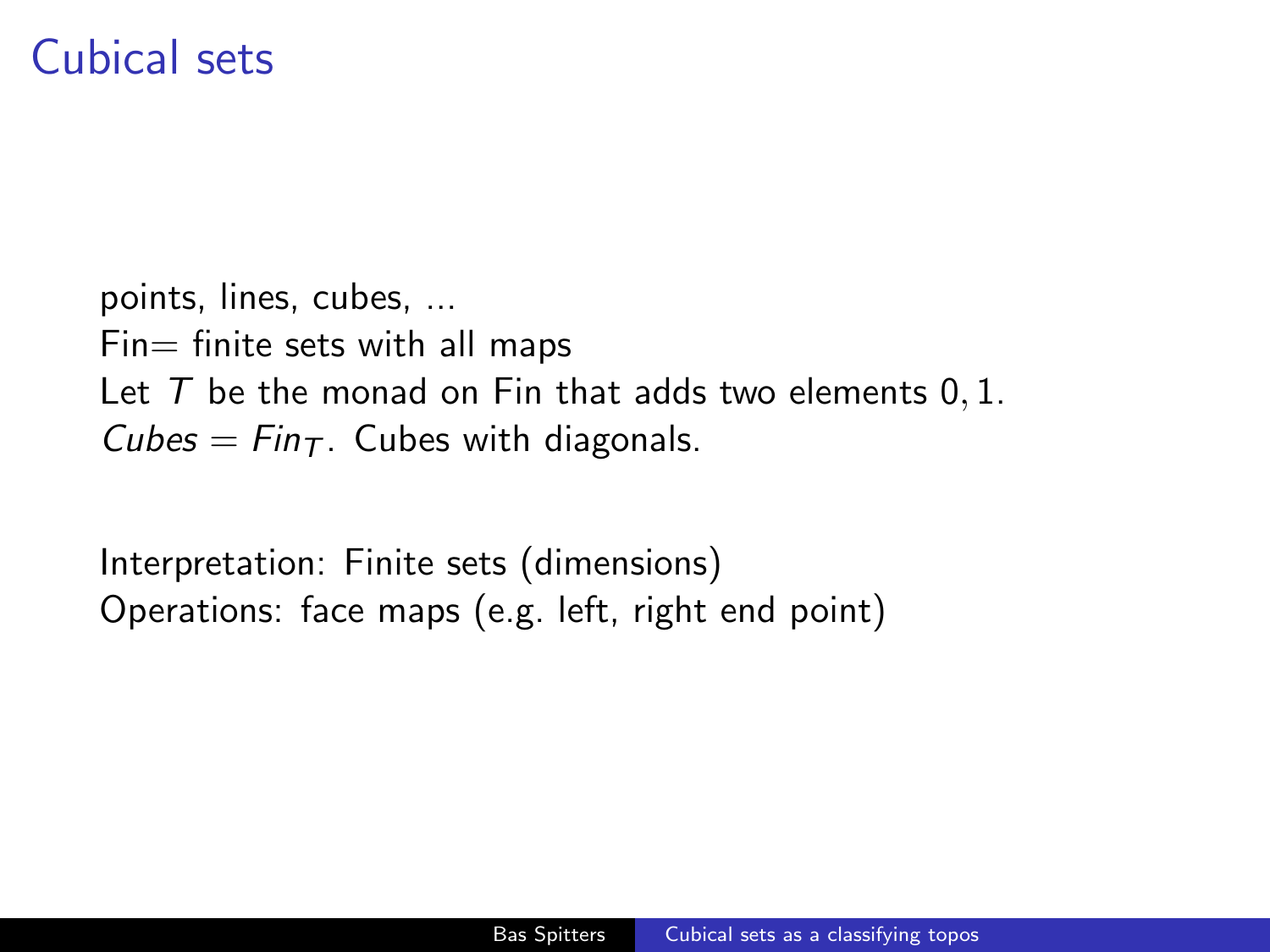## Cubical sets

Coquand has more structure:

line in direction *i*, left endpoint  $i = 0$ , right endpoint  $i = 1$ .

- $1 i$ : Symmetries
- $i = i$ : Diagonal of a square, cube, ...
- ∧, ∨: 'Connections'

De Morgan algebra: distributive lattice with 0, 1 satisfying De Morgan laws.

Let  $DM(I)$  be the free DM-alg monad on Fin.

Cube :=  $F_{\text{IDM}}$  and cubical sets  $\widehat{F}_{\text{IDM}}$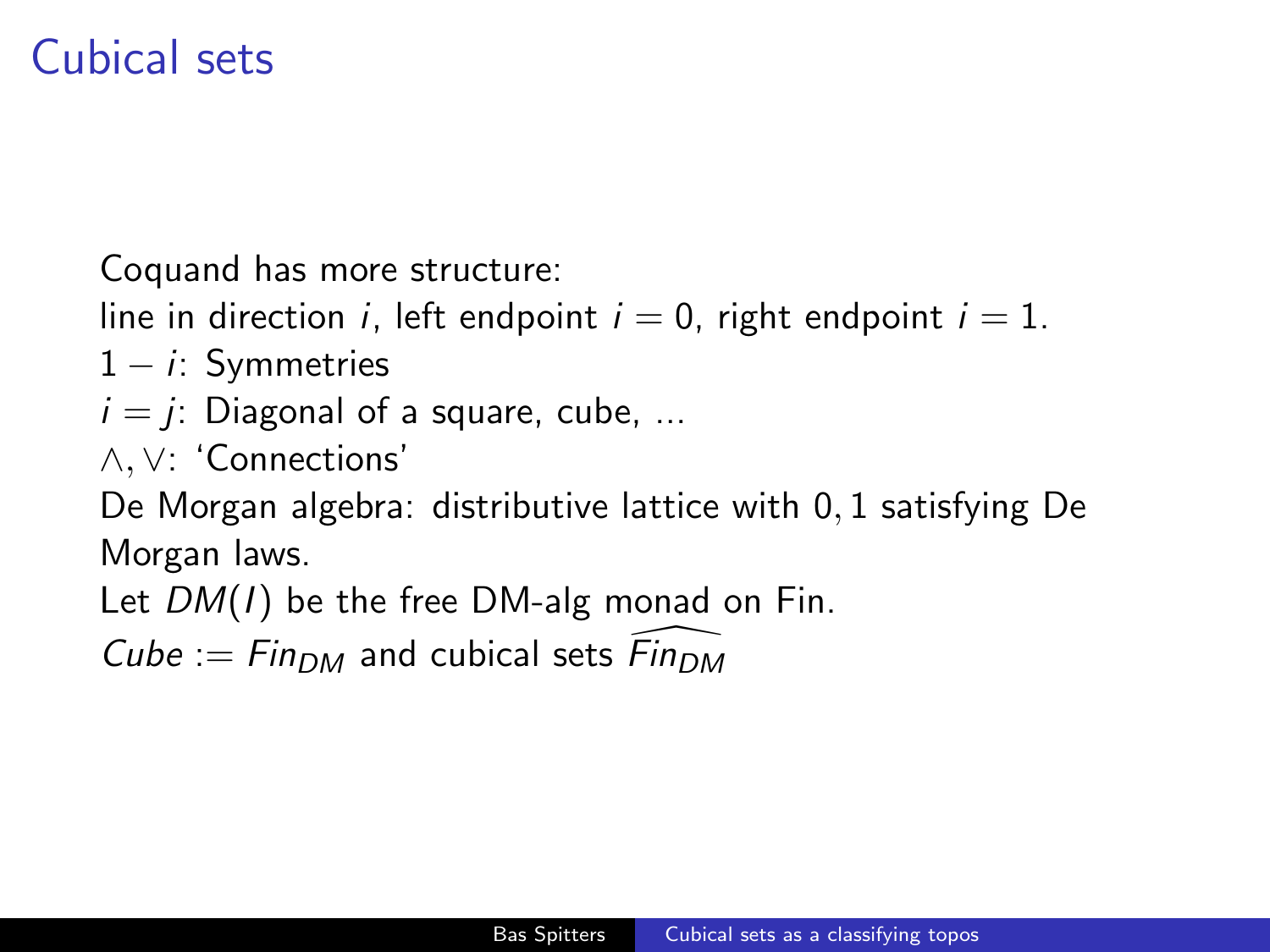Grandis-Mauri: classifying categories for various cubical sets. No treatment of cubes with diagonals. We show that the underlying cube category is the opposite of the Lawvere theory of De Morgan algebras.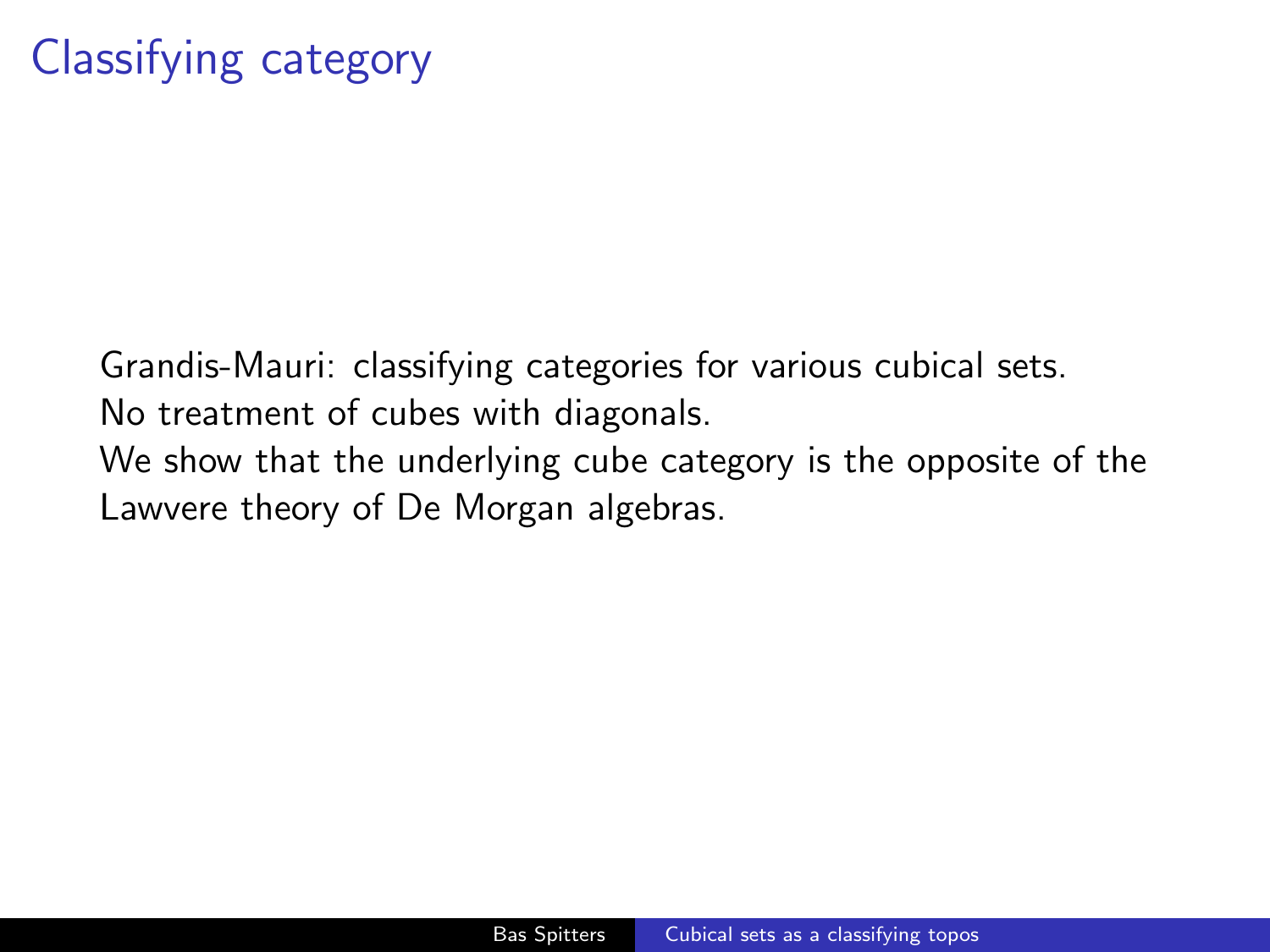#### Lawvere theory

Classifying categories for categories with Cartesian product. Alternative to monads in CS (Plotkin-Power)

For algebraic (=finite product) theory  $T$ , the Lawvere theory

 $C_{\text{fn}}[T]$  is the opposite of the category of free finitely generated models.

models of  $T$  in any finite product category category  $E$  correspond to product-preserving functors  $C_{fn}[T] \rightarrow E$ .

Lemma: The Kleisli category  $F_{\text{ID}M}$  is precisely the opposite of the Lawvere theory for DM-algebras:

maps  $I \rightarrow DM(J)$  are equivalent to DM-maps  $DM(I) \rightarrow DM(J)$ , as  $DM(I)$  is free.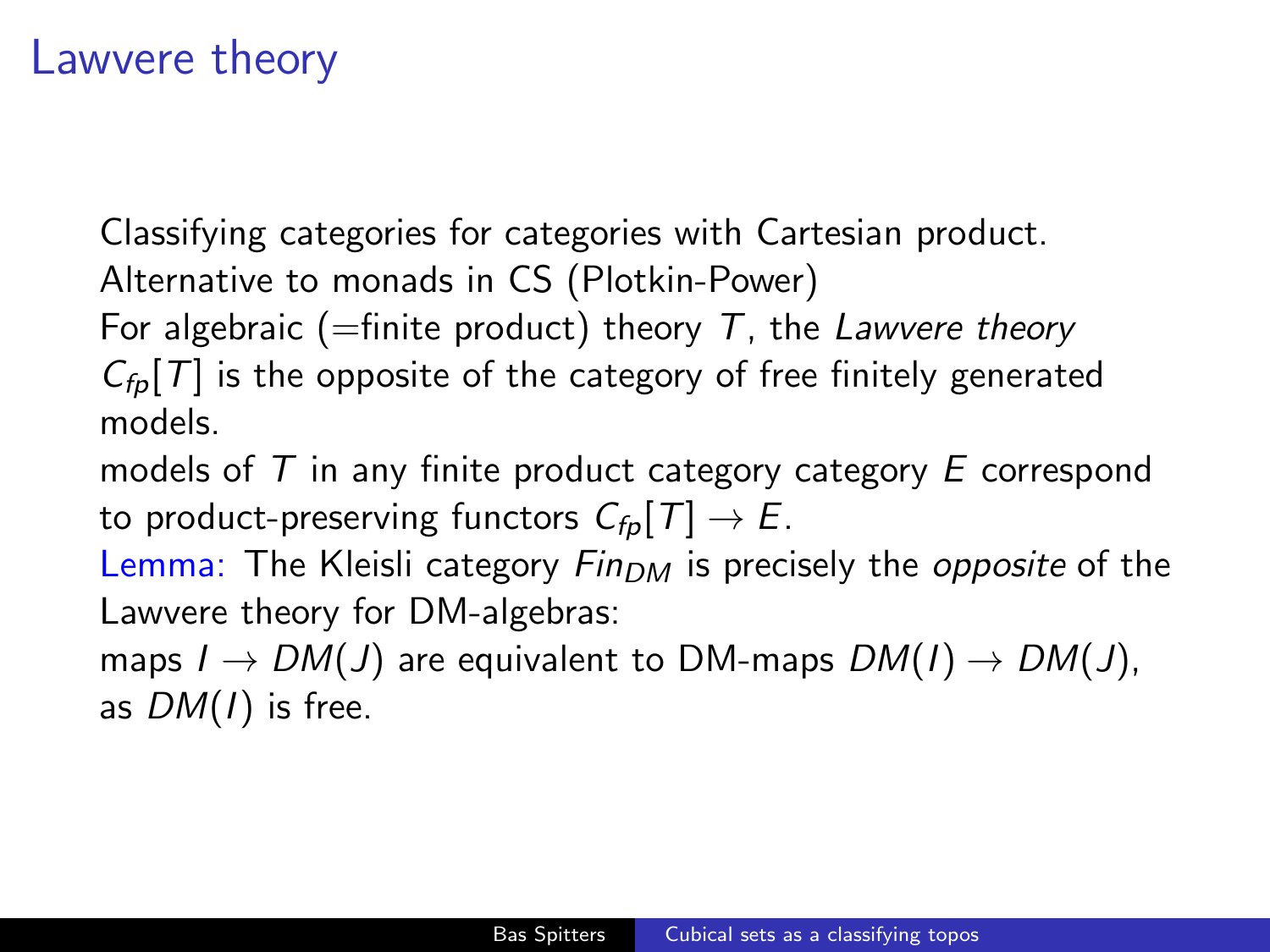To obtain the classifying topos for an algebraic theory  $T$ , we first need to complete the Lawvere theory with finite limits, i.e. to consider the category  $C_f$  as the *opposite* of finitely *presented* T-models.

Then  $C_{\mathit{fl}}^{\mathit{op}}\to\mathit{Set}$ , i.e. functors on finitely presented  $\mathcal T\text{-algebras},$  is the classifying topos. This topos contains a generic  $T$ -algebra M. T-algebras in any topos  $F$  correspond to left exact left adjoint functors from the classifying topos to  $\mathcal{F}$ .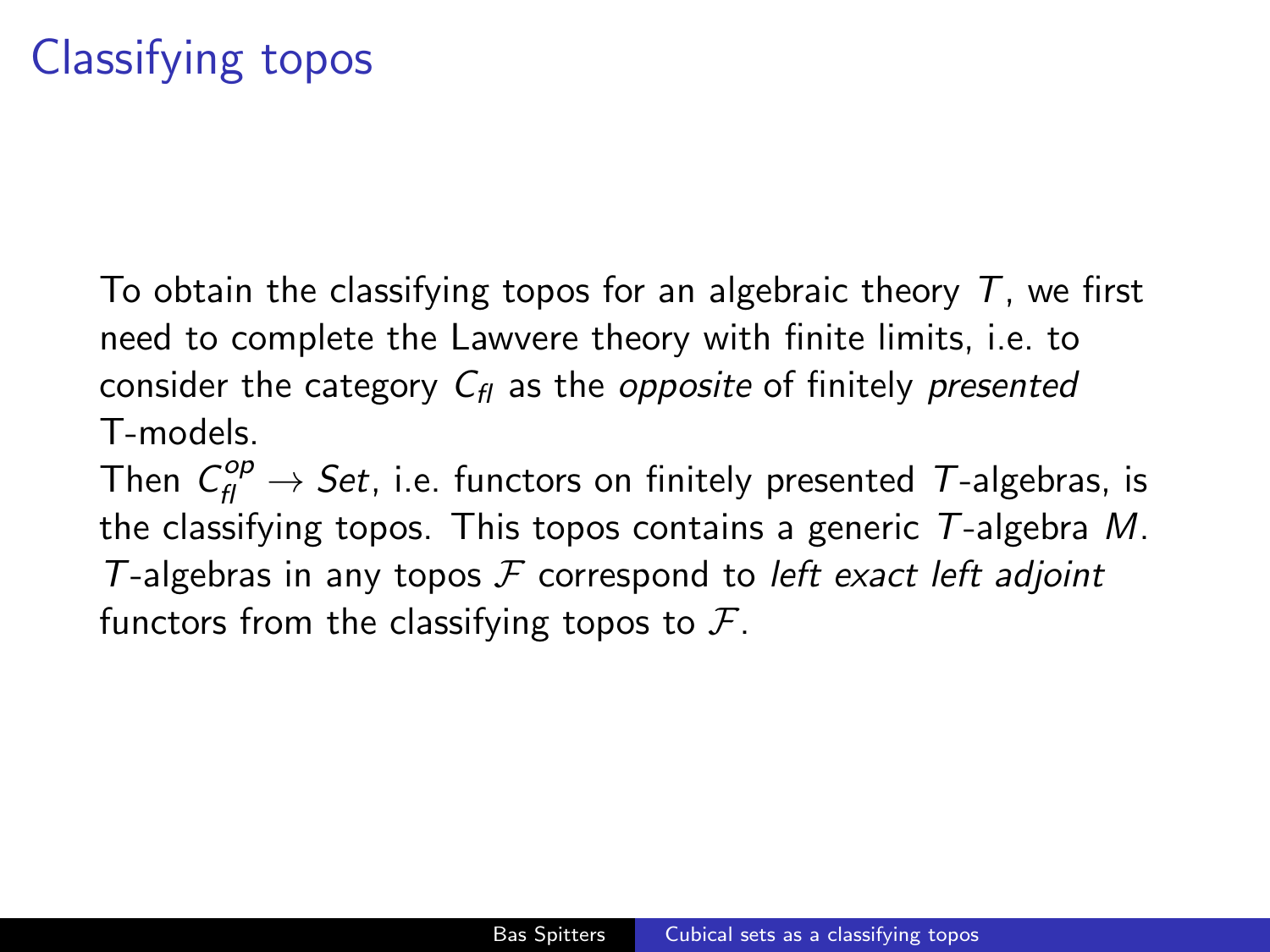# Classifying topos

Example:  $Set^{Fin}$  classifies the Cartesian theory with one sort. Used for variable binding (Fiore, Plotkin,Turi). Replaces Pitts' use of nominal sets for the cubical model. (TYPES 2014)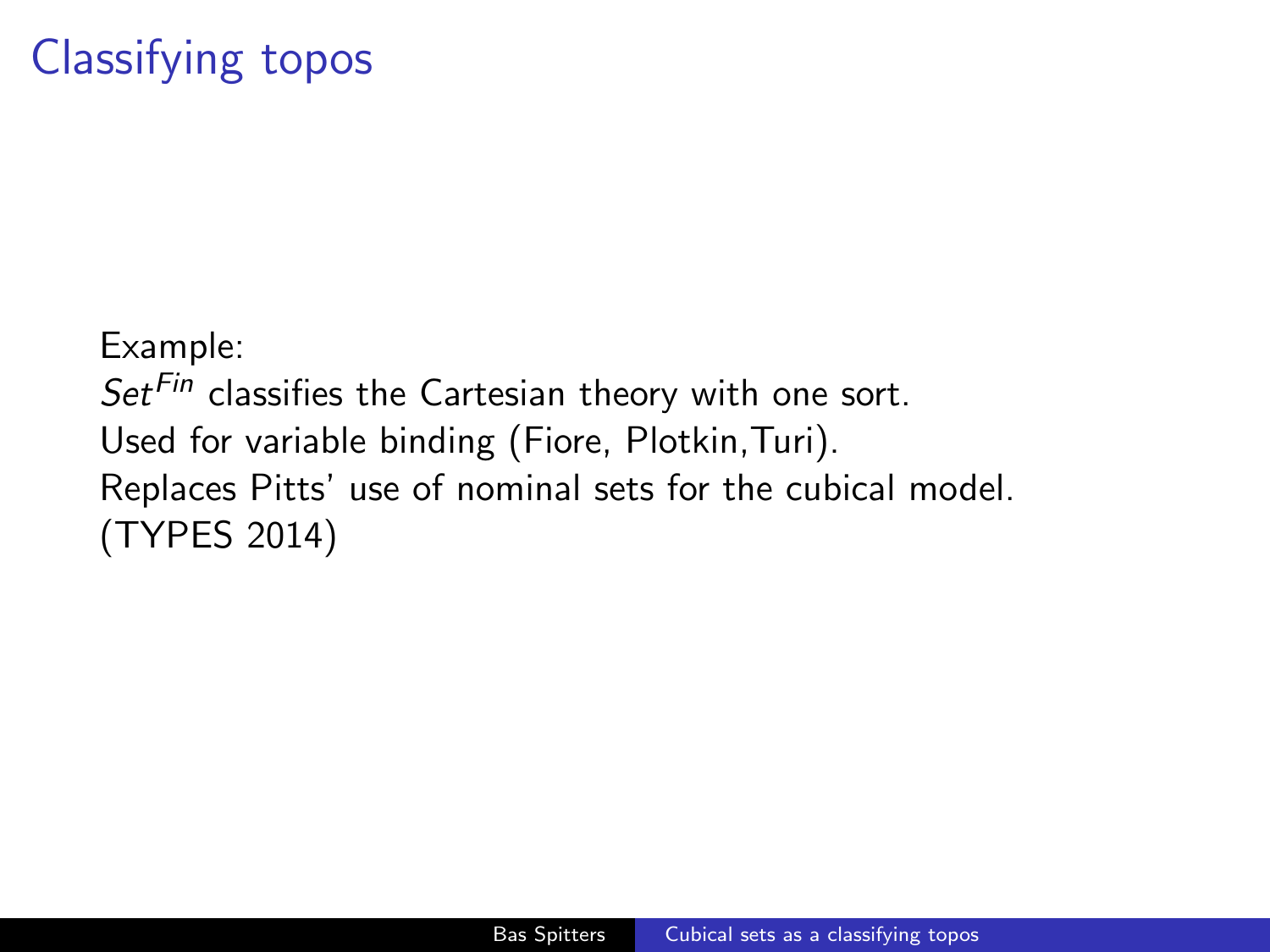## Simplicial sets

Standard simplices are constructed from the linear order on  $R$  in Set.



Can be done in any topos with a linear order.

Geometric realization becomes a geometric morphism by moving from spaces to toposes.

Equivalence of cats:

$$
\mathit{Orders}(\mathcal{E})\to\mathit{Hom}(\mathcal{E},\hat{\Delta})
$$

assigns to an order I in  $\mathcal E$ , the geometric realization defined by I. Simplicial sets classify the *geometric* theory of strict linear orders.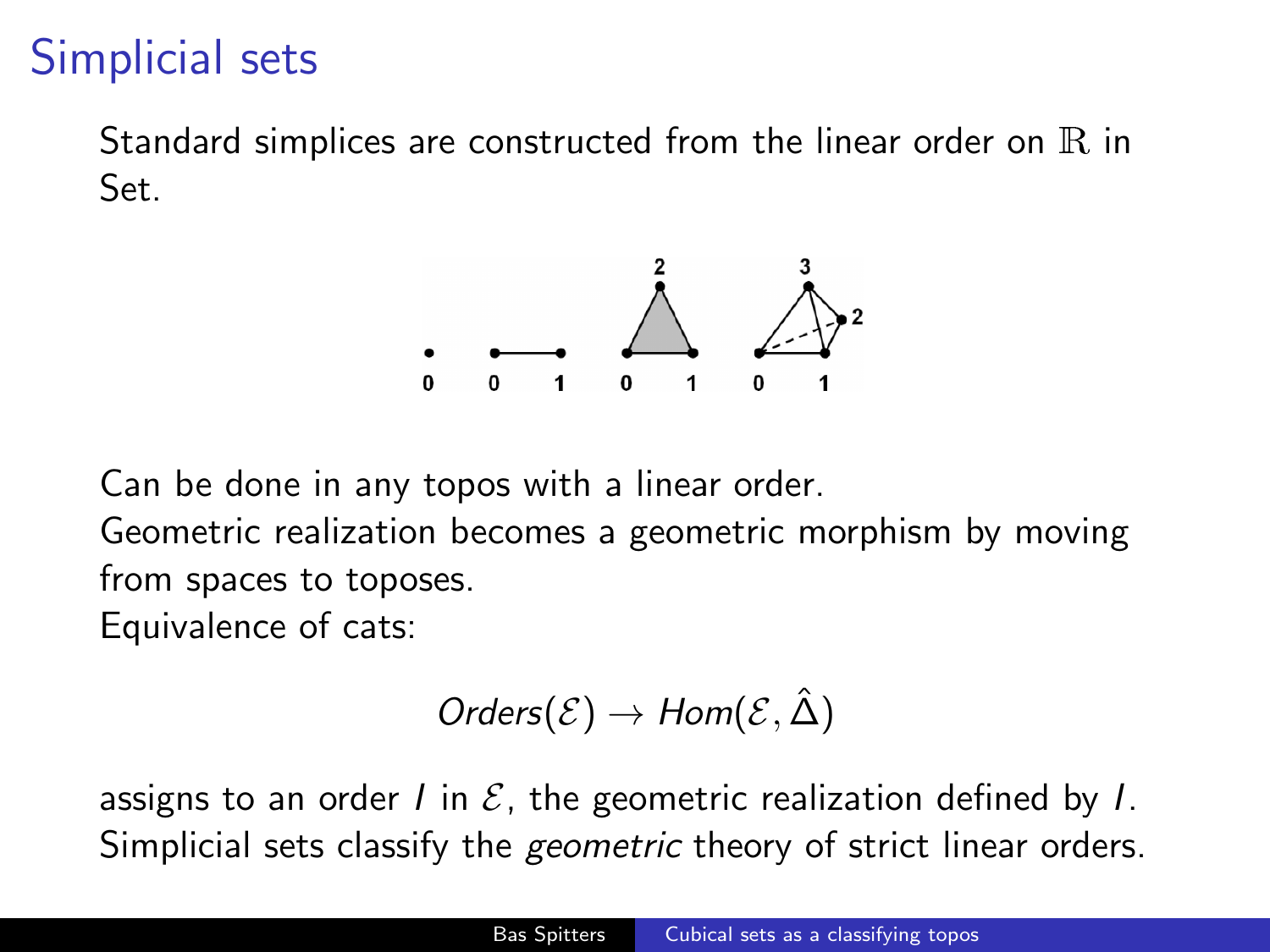# Classifying topos of cubical sets

Let FG be the category of free finitely generated DM-algebras and let FP the category of finitely presented ones. We have a fully faithful functor  $f : FG \rightarrow FP$ . This gives a geometric morphism  $\phi$ between the functor toposes. Since f is fully faithful,  $\phi$  is an embedding.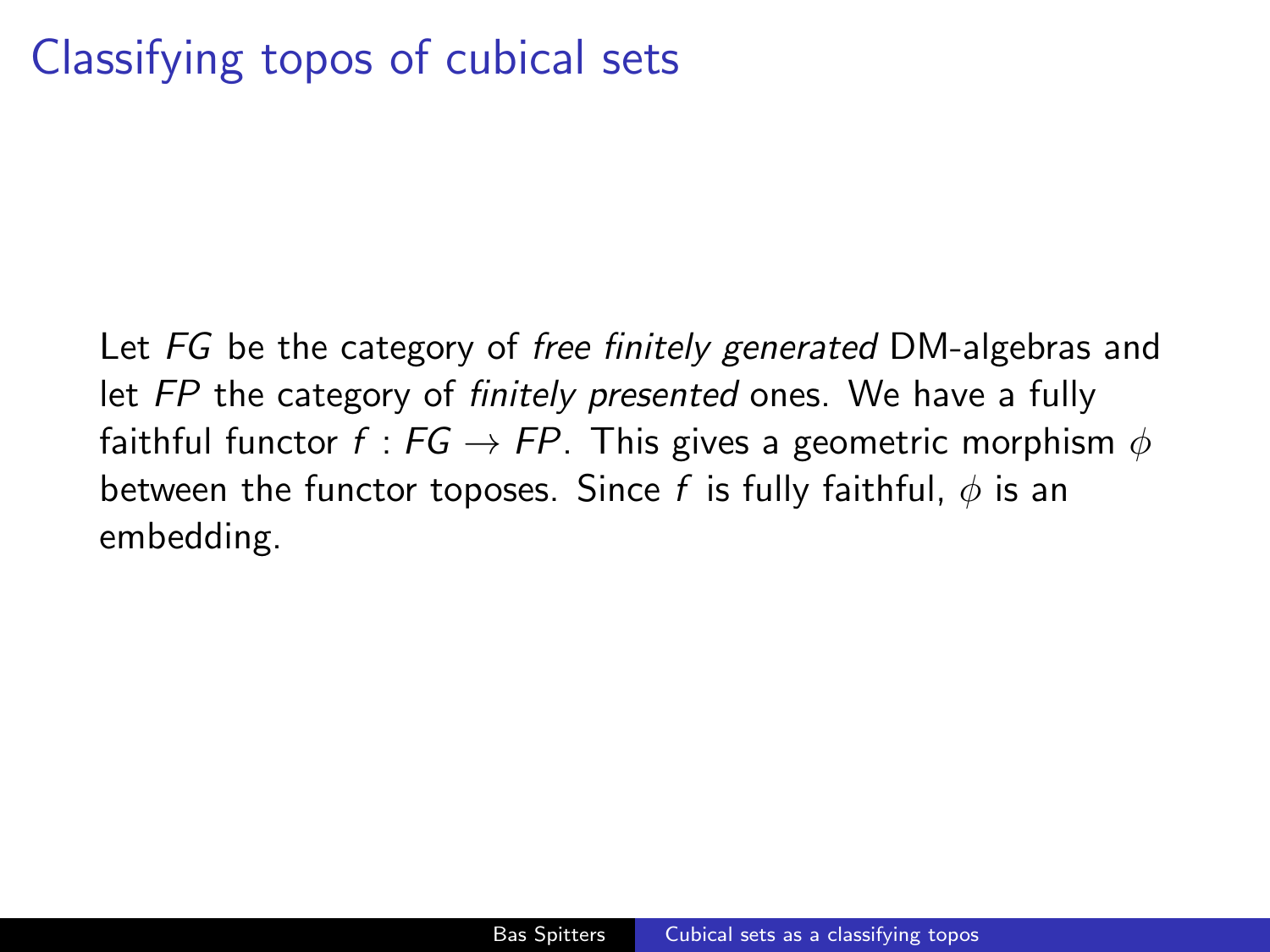# Classifying topos of cubical sets

The subtopos  $Set^{FG}$  of the classifying topos for DM-algebras is given by a quotient theory, the theory of the model  $\phi^*M$ . This model is given by pullback and thus is equivalent to the canonical DM-algebra  $\mathbb{I}(m) := m$  for each  $m \in FG$ . So cubical sets are the classifying topos for 'free DM-algebras'. Each finitely generated DM-algebra has the disjunction property and is strict,  $0 \neq 1$ . These properties are geometric and hence also hold for  $\mathbb I$ . This disjunction property is important in the implementation.

We have an ETT with an internal 'interval'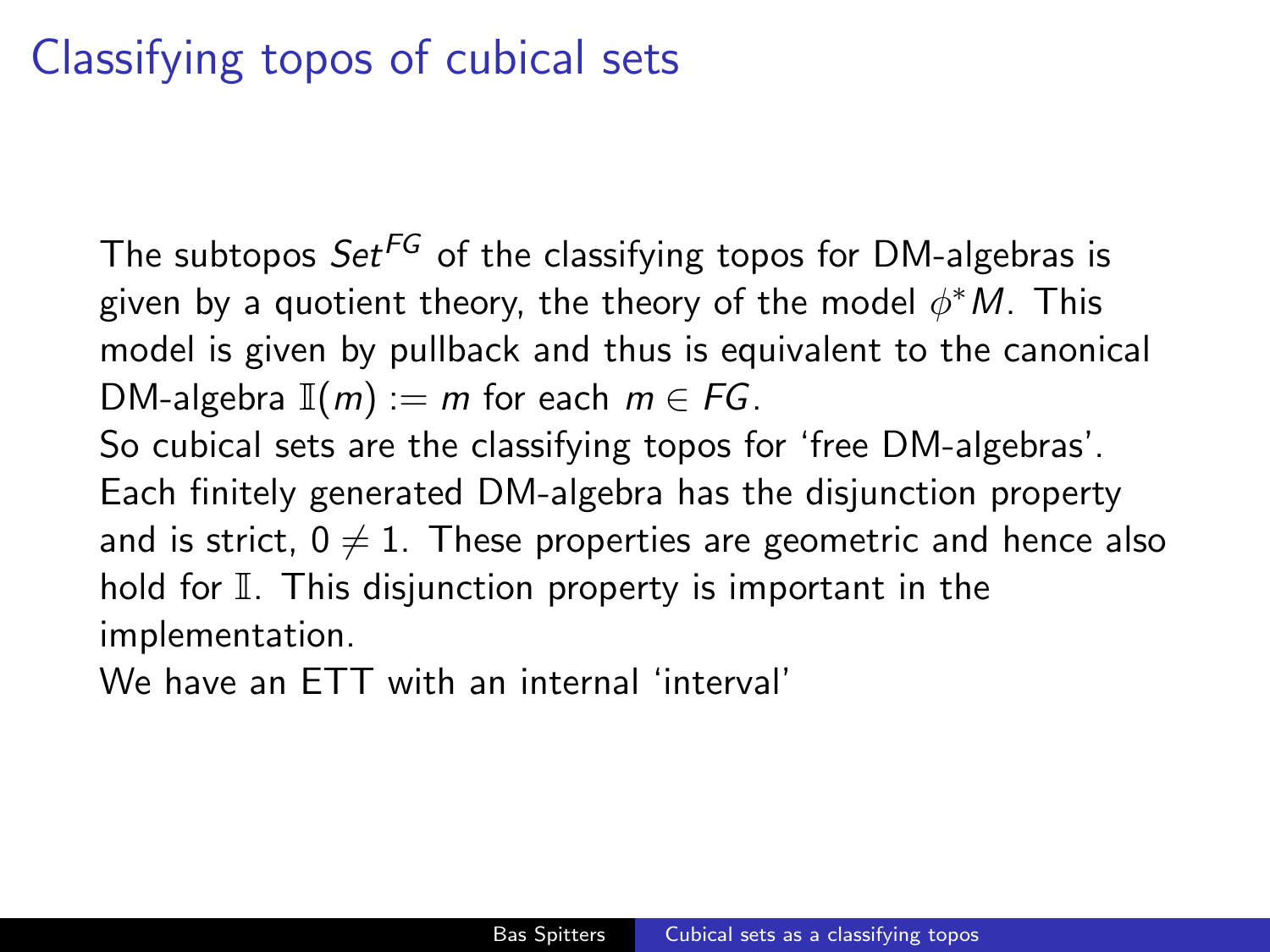## Kleene algebra

This result can be generalized to related algebraic structures, e.g. Kleene algebras.

A Kleene algebra is a DM-algebra with the property for all  $x, y$ ,

 $x \wedge \neg x \leq y \vee \neg y$ 

Kleene algebras precisely capture the lattice theory of the unit interval.

Free finitely generated Kleene algebras also have the disjunction property. Boolean algebras don't.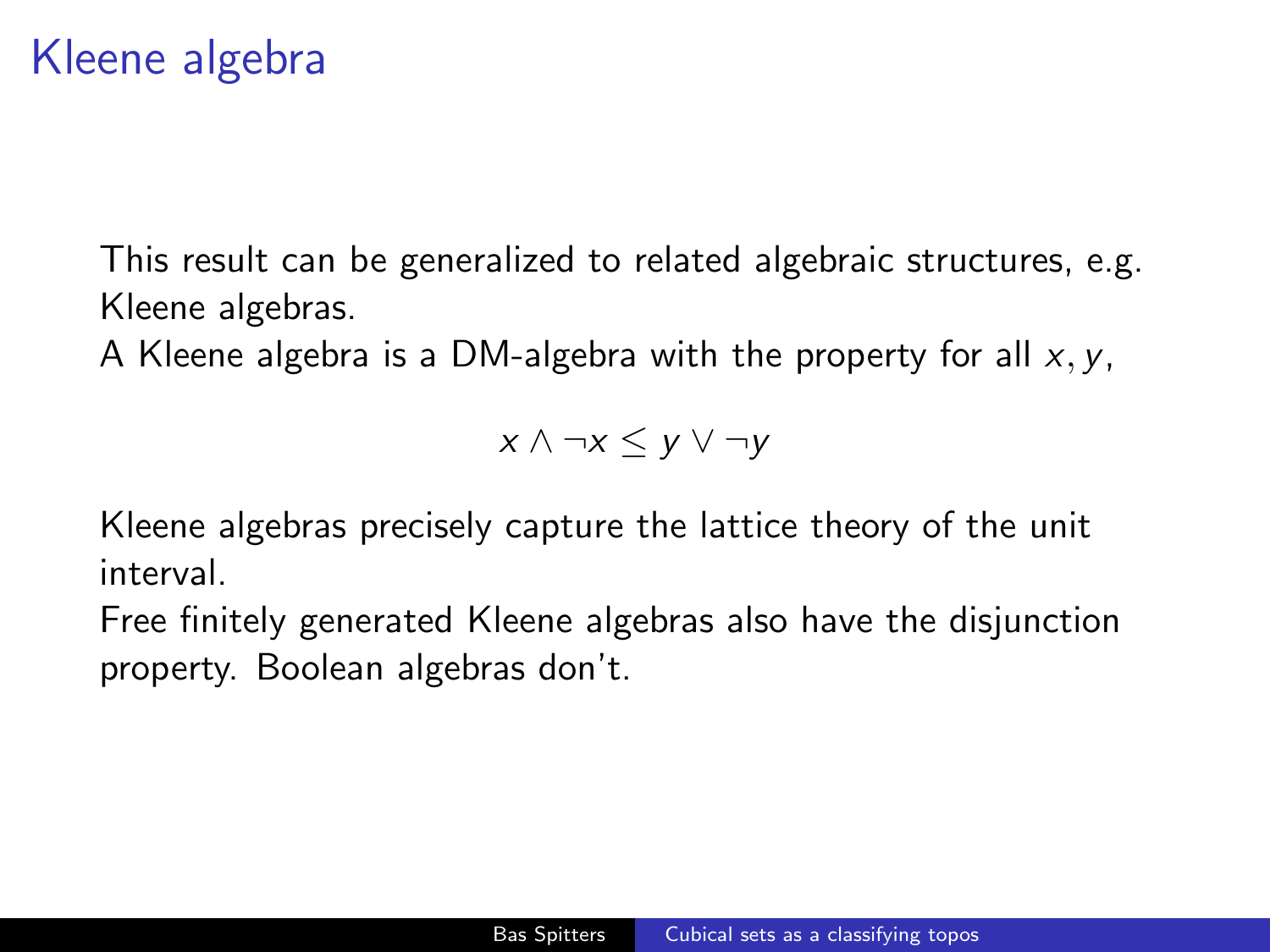# Categorical models of HoTT

van den Berg, Garner. Path object categories.

Usual path composition is only h-associative.

Moore paths can be arbitrary length.

category freely generated from paths of length one.

Moore paths: strict associativity, but non-strict involution.

Docherty model of MLTT in cubical sets with connections, but no diagonals.

Now: a topos with an internal 'interval'.

Apply vdB/G-D construction. However, work internally in the

topos of cubical sets using the generic DM-algebra.

Simplifies computation substantially.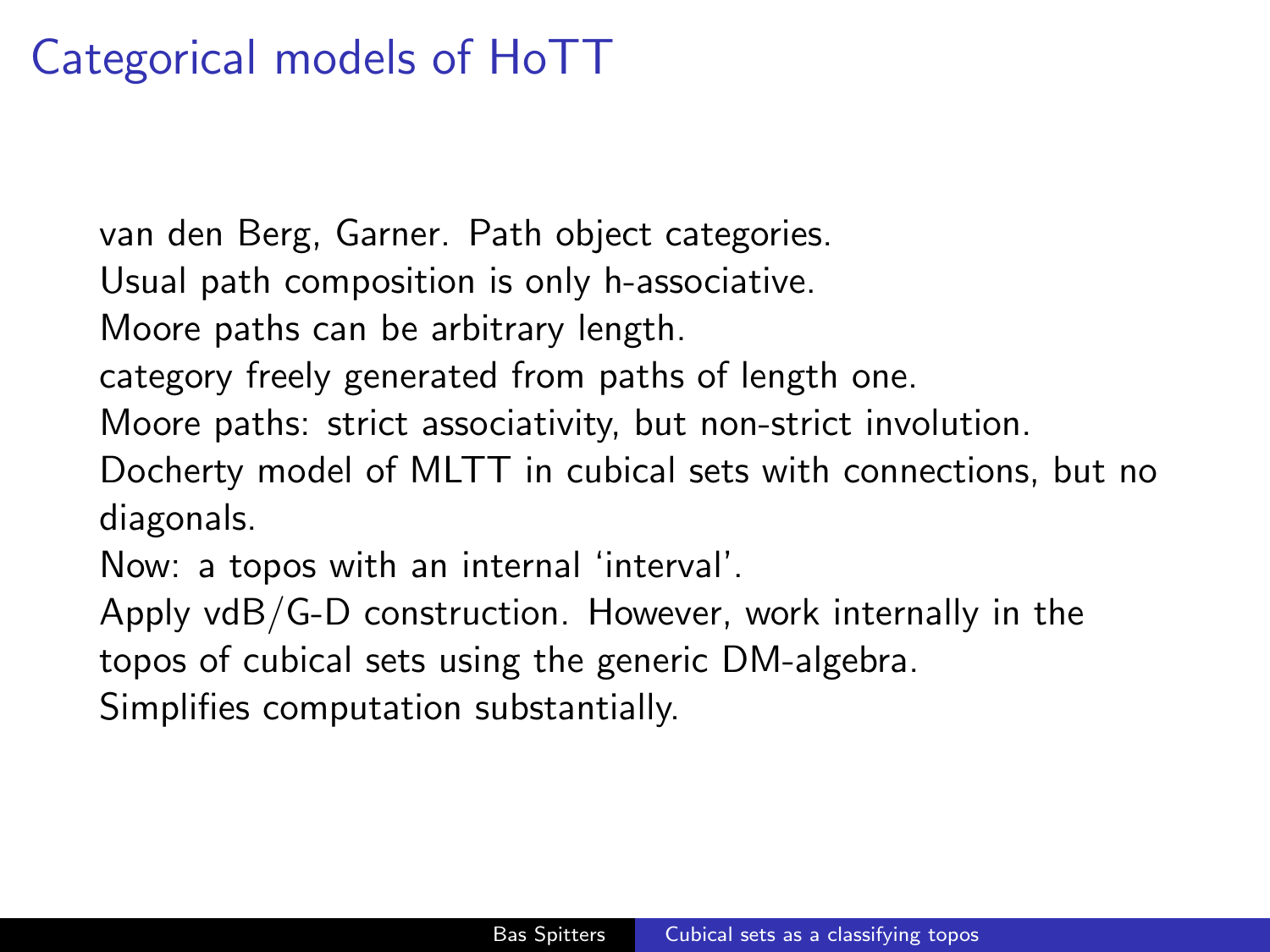#### Related work

A model of intensional type theory. Like Voevodsky's HTS: intensional identity types inside the extensional type theory of a topos.

Independently, Awodey showed that Cartesian cubical sets (without connections or reversions) classify strictly bipointed objects. It is likely that much of Awodey's constructions of the cubical methods can be extended based on the interval above and would give Coquand's model.